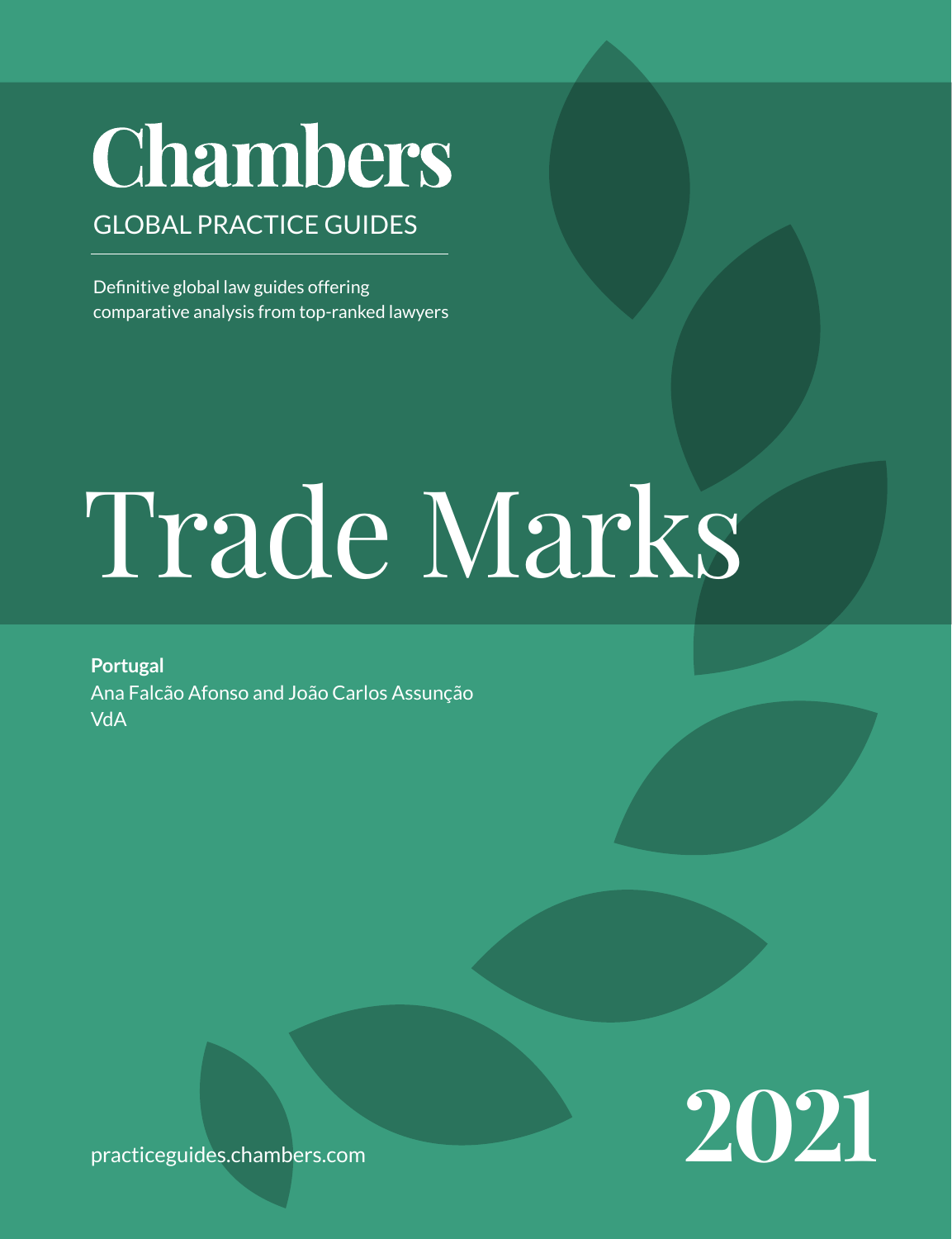# PORTUGAL

# Law and Practice

*Contributed by: Ana Falcão Afonso and João Carlos Assunção VdA [see p.16](#page-15-0)*



# **Contents**

| p.4                                                  |
|------------------------------------------------------|
| p.4                                                  |
| p.4                                                  |
| p.4                                                  |
| p.5                                                  |
| p.5                                                  |
| p.5                                                  |
| p.5                                                  |
| p.5                                                  |
| p.5                                                  |
| Registration or Recording of the Assignment<br>p.5   |
|                                                      |
| p.5                                                  |
| p.5                                                  |
| p.5                                                  |
| p.5                                                  |
| p.5                                                  |
| p.5                                                  |
| p.6                                                  |
| p.6                                                  |
| p.6                                                  |
| p.6                                                  |
| p.6                                                  |
| p.6                                                  |
| Consideration of Prior Rights in Registration<br>p.6 |
| p.6                                                  |
| p.7                                                  |
| p.7                                                  |
| p.7                                                  |
| p.7                                                  |
| p.7                                                  |
| p.8                                                  |
|                                                      |

|                                |      | <b>5. Opposition Procedure</b>                                                     | p.8  |  |  |
|--------------------------------|------|------------------------------------------------------------------------------------|------|--|--|
|                                | 5.1  | Timeframes for Filing an Opposition                                                | p.8  |  |  |
|                                | 5.2  | Legal Grounds for Filing an Opposition                                             | p.8  |  |  |
|                                | 5.3  | Ability to File an Opposition                                                      | p.8  |  |  |
|                                | 5.4  | <b>Opposition Procedure</b>                                                        | p.8  |  |  |
|                                | 5.5  | Legal Remedies against the Decision of the<br>Trade Mark Office                    | p.8  |  |  |
|                                |      | 6. Revocation/Cancellation Procedure                                               | p.8  |  |  |
|                                | 6.1  | Timeframes for Filing Revocation/<br><b>Cancellation Proceedings</b>               | p.8  |  |  |
|                                | 6.2  | Legal Grounds for Filing a Revocation/<br><b>Cancellation Proceeding</b>           | p.9  |  |  |
|                                | 6.3  | Ability to File a Revocation/Cancellation<br>Proceeding                            | p.9  |  |  |
|                                | 6.4  | Revocation/Cancellation Procedure                                                  | p.9  |  |  |
|                                | 6.5  | Partial Revocation/Cancellation                                                    | p.9  |  |  |
|                                | 6.6  | Amendment in Revocation/Cancellation<br>Proceedings                                | p.9  |  |  |
|                                | 6.7  | Combining Revocation/Cancellation and<br>Infringement                              | p.9  |  |  |
| <b>7. Initiating a Lawsuit</b> |      |                                                                                    |      |  |  |
|                                | 7.1  | Timeframes for Filing Infringement Lawsuits                                        | p.9  |  |  |
|                                | 7.2  | Legal Grounds for Filing Infringement Lawsuits p.10                                |      |  |  |
|                                | 7.3  | Parties to an Action for Infringement                                              | p.10 |  |  |
|                                | 7.4  | Representative or Collective Actions                                               | p.10 |  |  |
|                                | 7.5  | Prerequisites and Restrictions to Filing a<br>Lawsuit                              | p.10 |  |  |
|                                | 7.6  | <b>Initial Pleading Standards</b>                                                  | p.10 |  |  |
|                                | 7.7  | Lawsuit Procedure                                                                  | p.11 |  |  |
|                                | 7.8  | Effect of Trade Mark Office Decisions                                              | p.11 |  |  |
|                                | 7.9  | Declaratory Judgment Proceedings and Other<br>Protections for Potential Defendants | p.11 |  |  |
|                                | 7.10 | Counterfeiting                                                                     | p.11 |  |  |
|                                |      |                                                                                    |      |  |  |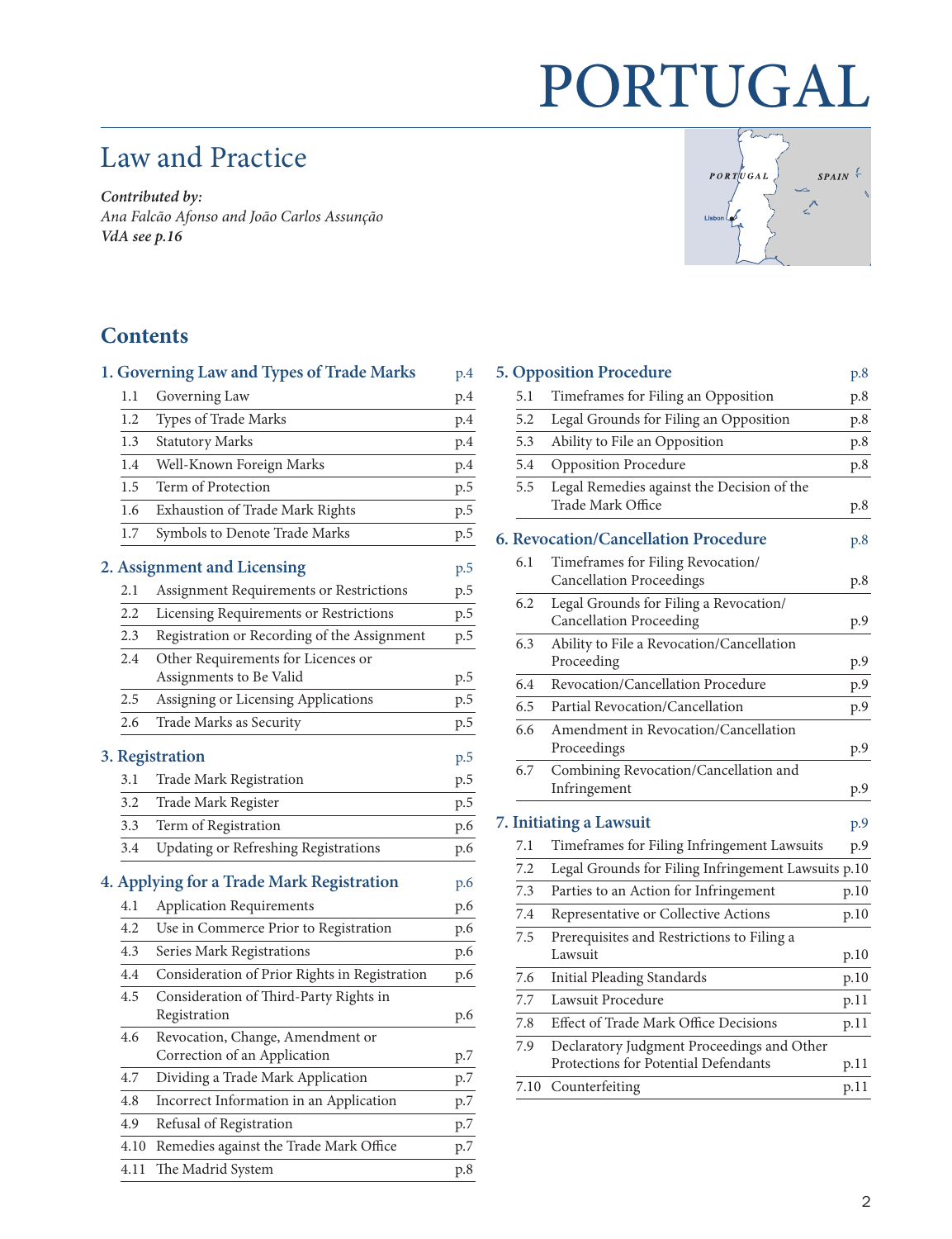#### **[8. Litigating Trade Mark Claims](#page-10-0)** p.11

| 8.1         | Special Procedural Provisions for Trade Mark         |              |  |  |
|-------------|------------------------------------------------------|--------------|--|--|
|             | Proceedings                                          | p.11         |  |  |
| 8.2         | Requirement to Establish Use of a Sign as a          |              |  |  |
|             | Trade Mark                                           | p.11         |  |  |
| 8.3         | Factors in Determining Infringement                  | p.12         |  |  |
| 8.4         | Elements of Other Trade Mark Claims                  | p.12         |  |  |
| 8.5         | <b>Effect of Registration</b>                        | p.12         |  |  |
| 8.6         | Defences against Infringement                        | p.12         |  |  |
| 8.7         | Obtaining Information and Evidence                   | p.12         |  |  |
| 8.8         | Role of Experts and/or Surveys                       | p.12         |  |  |
| 8.9         | Trade Mark Infringement as an                        |              |  |  |
|             | Administrative or Criminal Offence                   | p.12         |  |  |
| 8.10        | Costs of Litigating Infringement Actions             | p.13         |  |  |
| 9. Remedies |                                                      |              |  |  |
|             |                                                      |              |  |  |
| 9.1         | <b>Injunctive Remedies</b>                           | p.13<br>p.13 |  |  |
| 9.2         | <b>Monetary Remedies</b>                             | p.13         |  |  |
| 9.3         |                                                      |              |  |  |
|             | Impoundment or Destruction of Infringing<br>Articles | p.13         |  |  |
| 9.4         | Attorneys' Fees and Costs                            | p.13         |  |  |
| 9.5         | Ex Parte Relief                                      | p.14         |  |  |
| 9.6         | Rights and Remedies for the Prevailing               |              |  |  |
|             | Defendant                                            | p.14         |  |  |
| 9.7         | Customs Seizures of Counterfeits or Criminal         |              |  |  |
|             | Imports                                              | p.14         |  |  |
| 9.8         | Different Remedies for Different Types of            |              |  |  |
|             | <b>Trade Marks</b>                                   | p.14         |  |  |

| 10. Resolving Litigations                            |                                                     | p.14 |  |  |
|------------------------------------------------------|-----------------------------------------------------|------|--|--|
|                                                      | 10.1 Options for Settlement                         | p.14 |  |  |
|                                                      | 10.2 Prevalence of ADR                              | p.14 |  |  |
|                                                      | 10.3 Other Court Proceedings                        | p.14 |  |  |
| 11. Appeal                                           |                                                     |      |  |  |
| 11.1                                                 | Timeframes for Appealing Trial Court                |      |  |  |
|                                                      | Decisions                                           | p.14 |  |  |
|                                                      | 11.2 Special Provisions for the Appellate Procedure | p.15 |  |  |
|                                                      | 11.3 Scope of the Appellate Review                  | p.15 |  |  |
| 12. Trade Marks and Other Intellectual Property p.15 |                                                     |      |  |  |
| 12.1                                                 | Copyright and Related Rights                        | p.15 |  |  |
| 12.2                                                 | <b>Industrial Design</b>                            | p.15 |  |  |
|                                                      | 12.3 Rights of Publicity and Personality            | p.15 |  |  |
|                                                      | 12.4 Unfair Competition                             | p.15 |  |  |
| 13. Additional Considerations<br>p.15                |                                                     |      |  |  |
| 13.1                                                 | <b>Emerging Issues</b>                              | p.15 |  |  |
|                                                      | 13.2 Trade Marks and the Internet                   | p.15 |  |  |
|                                                      | 13.3 Trade Marks and Business                       | p.15 |  |  |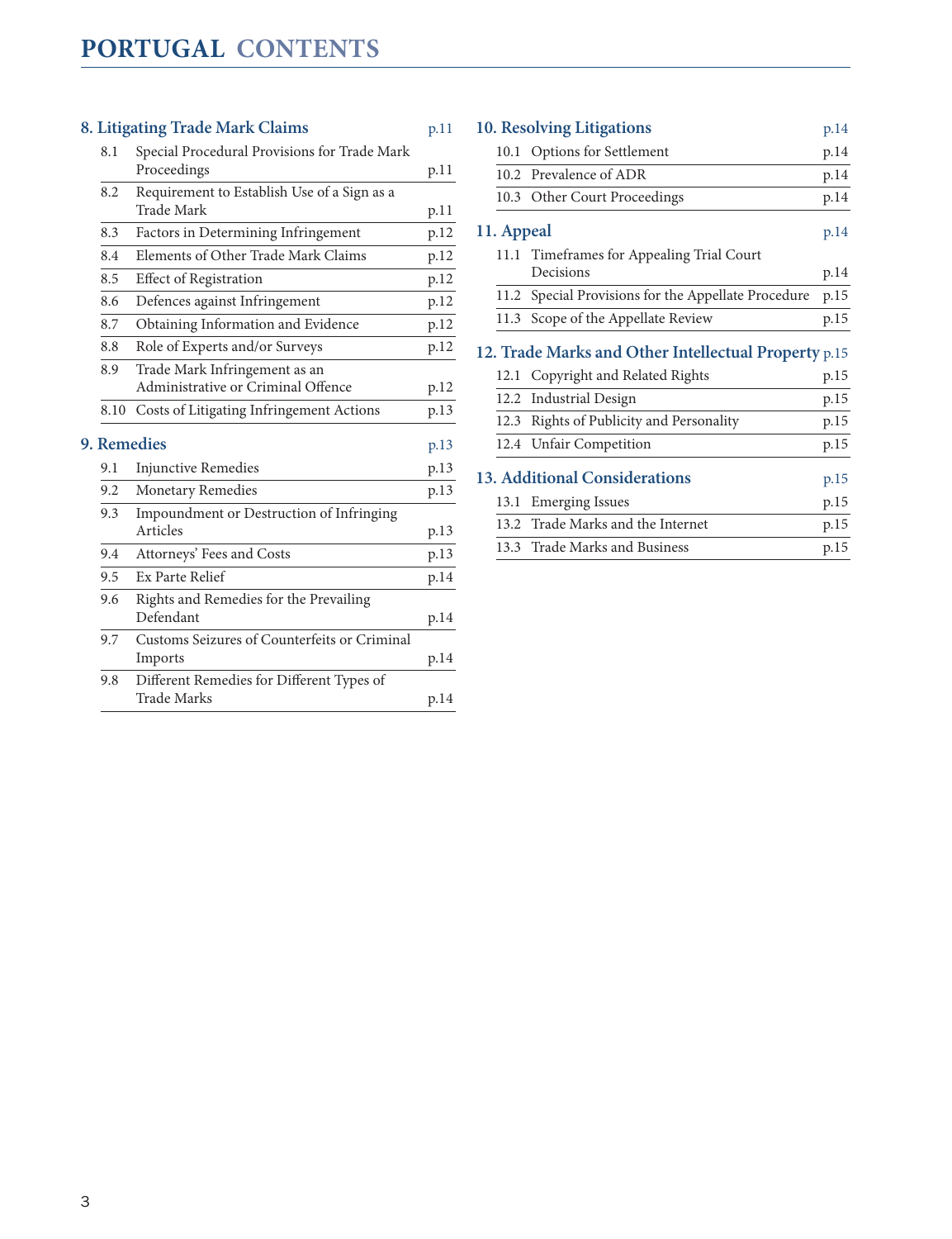## <span id="page-3-0"></span>**1. Governing Law and Types of Trade Marks**

#### **1.1 Governing Law**

The national legal diploma governing trade marks is the Industrial Property Code (IPC), approved by Decree-Law No 110/2018, of December 10th, which is statutory.

European legislation, such as the Regulation (EU) No 2017/1001 on the European Union (EU) Trademark, is also applicable in Portugal.

Portugal is a party to various treaties relevant to trade marks, such as:

- the Paris Convention for the Protection of Industrial Property (the Paris Convention);
- the Convention Establishing the World Intellectual Property Organization;
- the Madrid Agreement Concerning the International Registration of Marks and respective Protocol;
- the Agreement on Trade-Related Aspects of Intellectual Property Rights (TRIPS);
- the Nice Agreement Concerning the International Classification of Goods and Services for the Purposes of the Registration of Marks (Nice Classification).

All the above are self-executing. In fact, the Constitution of the Portuguese Republic establishes an automatic regime of reception of the rules enshrined in international conventions, which means that upon ratification and publication, they are binding in Portugal, with no need of being transcribed into national law.

#### **1.2 Types of Trade Marks**

Portuguese legislation distinguishes between trade marks for products and services, collective marks and certification or guarantee marks. Portuguese Law does not recognise common law trade mark rights.

#### **Trade Marks**

A trade mark for products and services may consist of a sign (or signs) that can be represented graphically, namely words (including personal names or surnames), drawings, letters, numbers, sounds, colours and videos, as well as the design of a product or its packaging. The general rule is that any signs chosen can be represented in a manner that enables clear and precise determination of the scope of protection granted to the owner, as well as the distinction between one's products and services from those of others. However, in what concerns the use of names and surnames, registration may be refused when names are used without the authorisation of the persons they relate to or, if these are deceased, of the heirs or relatives or, even

if authorisation is obtained, if the use of the name generates disrespect or negatively affects the prestige for those persons.

#### **Collective Marks**

Collective marks are those capable of distinguishing the goods or services of the members of an association and certification or guarantee marks are used for products or services subject to the control of a certain natural or legal person who owns the mark and defines certain standards for the respective products and services.

#### **Geographical Indications**

Geographical indications and designations of origin constitute different types of industrial property rights: the first typically corresponds to the name of a region or place that serves to designate a product originating from that region or whose reputation, particular quality or characteristics can be attributed to that geographical origin. Also, the production, transformation or development must be carried out within that geographical area. The second are the name of a region, a specific place or, exceptionally, of a country that serves to identify a product originating from that region, or whose quality or characteristics are derived, essentially or exclusively, from the geographical environment, including the natural and human factors that compose it, and whose production and development are carried out within that demarcated geographical area.

#### **1.3 Statutory Marks**

Portuguese law differentiates well-known and famous ("prestigious") trade marks, which are both subject to specific protection, from other trade marks.

The most relevant legal implication of such a distinction is that registration is refused if a trade mark (even one applied for products or services that are not identical or related) is a translation of, or is identical or similar to, an earlier trade mark that enjoys a prestigious reputation in Portugal or the EU (for EU trade marks), and whenever use of the subsequent trade mark seeks to take undue advantage of or harm the distinctive character or reputation of an earlier trade mark.

According to national case law and doctrine, only a significant difference between contested trade marks precludes an imitation judgment for well-known trade marks.

#### **1.4 Well-Known Foreign Marks**

Even though well-known foreign marks may be protected in Portugal under Article 6 bis of the Paris Convention, which could be invoked for such purpose, these do not constitute a legal category of marks per se within the national legal framework.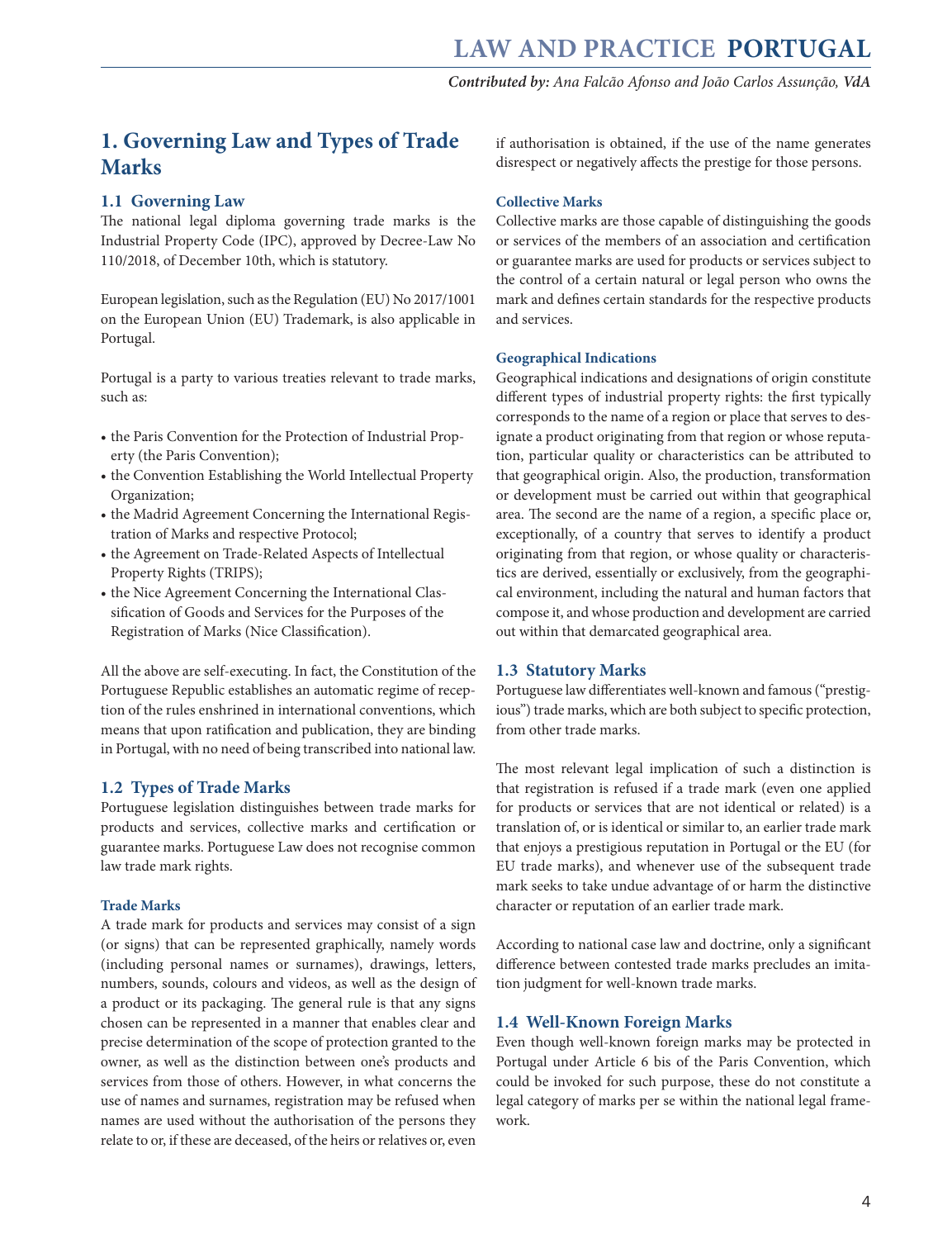<span id="page-4-0"></span>*Contributed by: Ana Falcão Afonso and João Carlos Assunção, VdA* 

#### **1.5 Term of Protection**

A trade mark registration lasts for ten years as from the date of application and may be indefinitely renewed for identical periods.

#### **1.6 Exhaustion of Trade Mark Rights**

Under Portuguese Law, a trade mark registration does not allow the owner to prohibit the use of the trade mark on products lawfully commercialised by itself or by a third party with its consent in the European economic area. However, this does not apply whenever there are legitimate grounds for the prohibition, such as when the products are modified or altered after being placed in the market.

#### **1.7 Symbols to Denote Trade Marks**

While registration is in force, the owner may use the words "Registered Trademark", (or R.T.) (M.R. for *Marca Registada* in Portuguese) or the  $\degree$  symbol, which is more common.

### **2. Assignment and Licensing**

#### **2.1 Assignment Requirements or Restrictions**

Assignment of trade marks must be made in writing and can either be:

• total or partial; and

• free of charge or subject to a payment.

When a trade mark assignment is partial, this must be made clear in the written agreement, with an unequivocal indication of the part being assigned. If a trade mark contains the personal name or the business or company name of the trade mark holder or applicant, an express clause is necessary for its transfer.

#### **2.2 Licensing Requirements or Restrictions**

Licence agreements must be written and can either be:

- total or partial (eg, for only a part of the goods and services); and
- free of charge or subject to a payment.

Also, licences can cover all or part of the Portuguese territory and can last for the entire term of the registration or less than that. Licences are presumed to be non-exclusive (ie, when exclusivity is intended by the parties, this must be expressly foreseen in the respective agreement). Unless provided otherwise:

- the grant of an exclusive licence does not prevent the holder from exploiting the licensed trade mark; and
- the right acquired through a licence may not be assigned without the holder's written consent.

Furthermore, if granting sublicences is not expressly authorised, this shall be subject to the holder's written consent.

#### **2.3 Registration or Recording of the Assignment**

Assignment and licensing of a trade mark registration or application must be recorded before the Portuguese Industrial Property Office (*Instituto Nacional da Propriedade Industrial* or INPI) in order to be effective before third parties. This is a requisite for the agreement's full effectiveness, ie, failure to record it does not affect its validity nor the possibility of the parties invoking the agreement between themselves. Also, there is no specific deadline to promote the recordal.

For assignments, this may be requested either by the transferor or the transferee, and regarding licences, by either the licensor or the licensee. Upon recordal, trade mark assignments and licences are also subject to publication in the Industrial Property Bulletin (not the whole agreement, but only essential aspects, eg, identification of the involved Parties).

#### **2.4 Other Requirements for Licences or Assignments to Be Valid**

There are no other requirements.

#### **2.5 Assigning or Licensing Applications**

All trade mark applications can be assigned or licensed during the application procedure. However, should a trade mark application be subject to one or more licences, a refusal implies the expiry of any licence granted meanwhile.

#### **2.6 Trade Marks as Security**

Trade mark registrations and applications may be subject to garnishment and seizure, as well as given by way of security or subject to other forms of confiscation of property under Portuguese Law. All these actions shall be subject to recordal before the INPI.

#### **3. Registration**

#### **3.1 Trade Mark Registration**

Under Portuguese Law, registration is a legal condition for trade mark protection and grant of exclusive rights regarding a trade mark. As a general rule, the first-to-file principle applies. The same standards apply in relation to all types of trade marks.

#### **3.2 Trade Mark Register**

Registrations are made before the INPI, which provides an online and publicly available register, including information on national and European trade marks, as well as international registration trade marks in force in Portugal.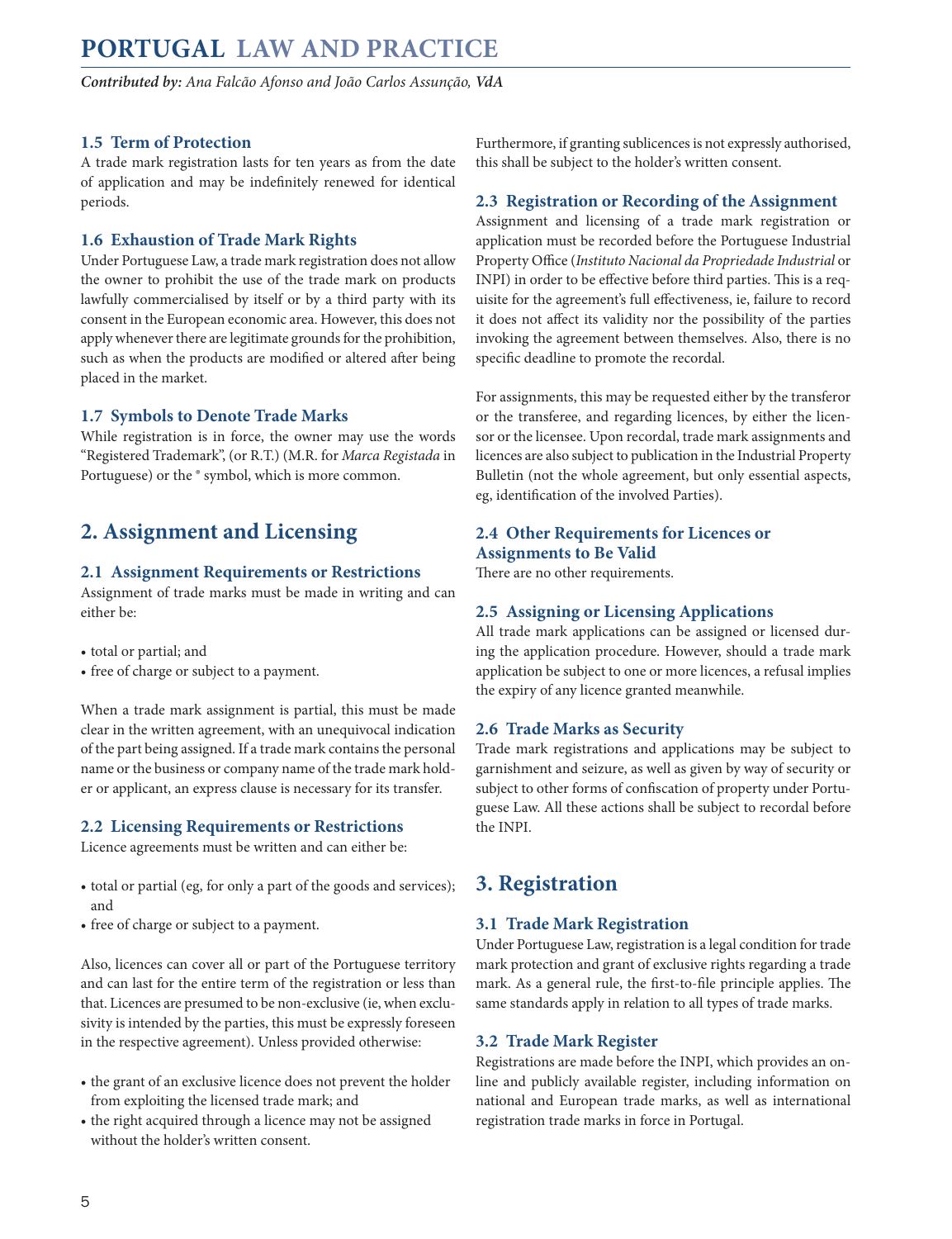<span id="page-5-0"></span>In what concerns EU trade marks, this register links directly to European Union Intellectual Property Office's eSearch on-line database. It is normal practice to conduct searches for earlier trade marks before filing an application, with a view to avoid potential oppositions or ex officio refusals by the INPI.

#### **3.3 Term of Registration**

Registration lasts for ten years as from the date of application and may be indefinitely renewed, totally or partially (for some of the goods and/or services), for identical periods, subject to the payment of the applicable renewal fees, within the six-month period before expiry. In the period of six months after the date of expiry, renewal is still admissible provided that the corresponding fees and an accrual are paid.

The trade mark owner might also renew the registration within one year after publication of the notice of expiry in the Industrial Property Bulletin, subject to the payment of three times the amount of fees due.

#### **3.4 Updating or Refreshing Registrations**

In principle, a registered trade mark must be kept unaltered and any change to its constitutive elements shall be subject to a new registration. However, simple modifications that do not prejudice the trade mark's identity and only affect, for instance, its dimensions or the respective colour (if this has not been expressly claimed as a specific feature), are allowed.

## **4. Applying for a Trade Mark Registration**

#### **4.1 Application Requirements**

Trade mark registration is obtained following an administrative procedure involving both the INPI and any interested parties, and may be applied for by any natural or legal person.

Any application must be made in a form indicating:

- the applicant's name, address, ID or tax number (if resident in Portugal) and e-mail address; and
- the products and/or services which the trade mark intends to distinguish defined in precise terms (according to Nice Classification), with multi-class applications being allowed.

Such form shall be accompanied by a graphic representation of the sign or other form of representation which enables clear and precise determination of the scope of protection aimed by the applicant. When the application claims protection for a certain combination of colours, such colours must be specifically indicated. When the applicant intends to register a collective or certification or guarantee mark, as well as a three-dimensional,

sound, hologram, multimedia or motion mark, this shall be expressly indicated. Also, when applicable, the application must include:

- the country of the first application (and the respective date and number), if the claimant wishes to claim priority;
- authorisation from any person who is not the applicant and whose name or portrait may feature in the trade mark;
- indication of the legal and statutory provisions or internal regulations that govern the use of a collective or certification or guarantee trade mark;
- authorisation to include in the trade mark any symbols, crests, emblems or distinctions of the State, municipalities or other Portuguese or foreign public or private bodies, and any signs covered by Article 6 ter of the Paris Convention;
- authorisation to include in the trade mark signs of a high symbolic value, eg, religious symbols; and
- a transliteration and, if possible, a translation of any inscriptions characters outside the Latin alphabet that feature the trade mark.

#### **4.2 Use in Commerce Prior to Registration**

There is no requirement that an applicant uses its mark prior to registration and in principle no protection arises from mere use (without the respective registration). Nevertheless, whoever uses an unregistered trade mark for a period not exceeding six months, and proves that use, has the right of priority, during that period, to apply for registration, and can oppose to other applications from third parties.

Genuine/serious use of a trade mark requires use in its registered form or in a form that only differs in elements that do not alter the mark's distinctive character, including use by a third party, provided this is controlled by the proprietor. Any evidence submitted to prove a trade mark's prior use (eg, advertising banners, invoices, etc) is subject to the INPI's free appreciation.

#### **4.3 Series Mark Registrations**

Registration of series marks is not allowed.

#### **4.4 Consideration of Prior Rights in Registration**

The INPI examines relative grounds of refusal based on ex officio searches for earlier potentially conflicting IP rights. Also, the owner of an earlier registration can provide a letter of consent or participate in an assignment to allow the subsequent registration of another trade mark.

#### **4.5 Consideration of Third-Party Rights in Registration**

Third parties have the right to participate during the registration procedure by filing an opposition or third-party observations. There must be an interest to participate, which shall be briefly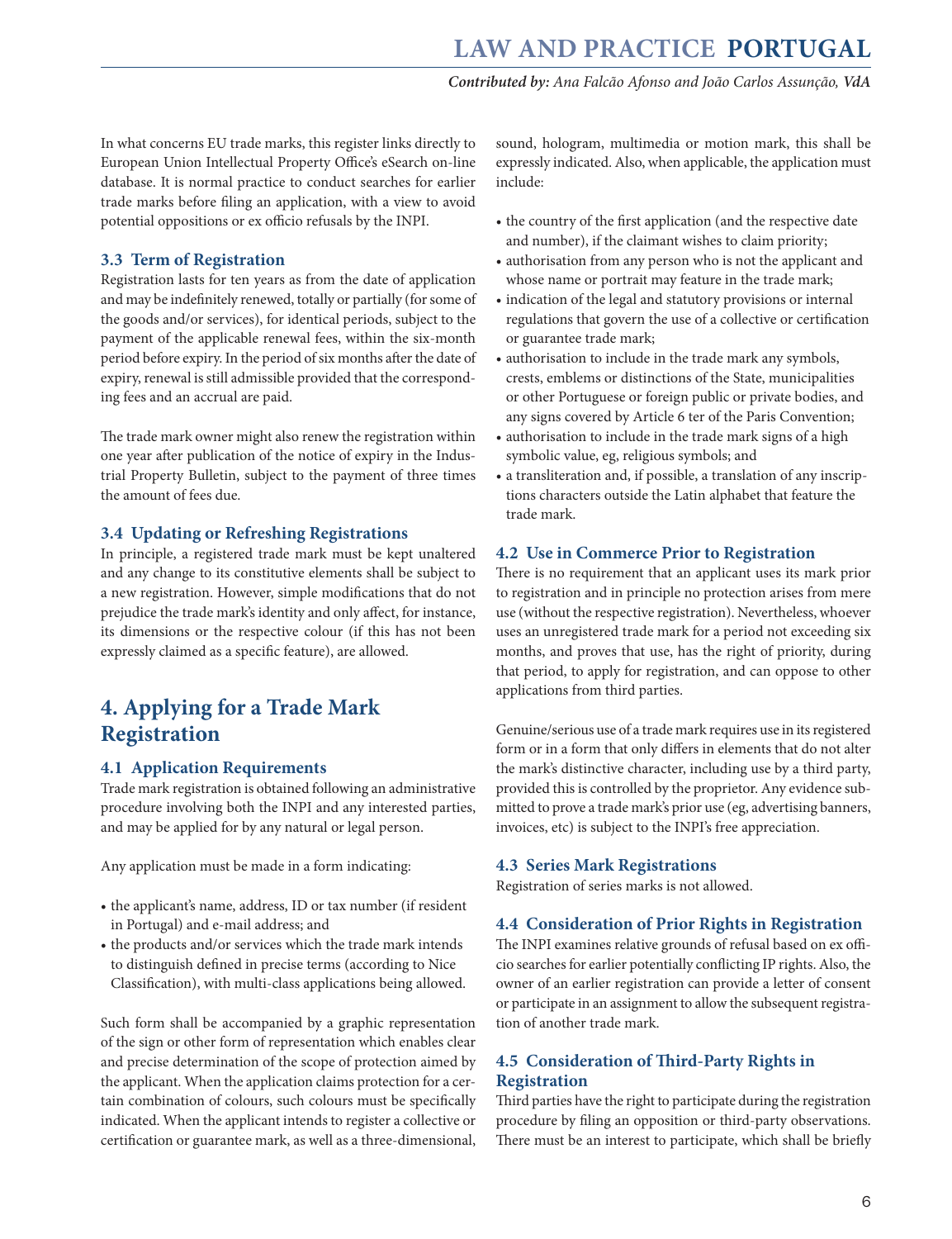<span id="page-6-0"></span>*Contributed by: Ana Falcão Afonso and João Carlos Assunção, VdA* 

alleged and which may correspond, for instance, to the ownership of an earlier right which the third party aims to protect. Applicants have the right to reply to oppositions or third-party observations.

#### **4.6 Revocation, Change, Amendment or Correction of an Application**

While amendments or corrections are possible during the registration procedure, after the application's publication amendments are only allowed to:

- limit the list of products and/or services;
- change the applicant's name or address;
- amend typos or transcription mistakes; and
- only as long as this does not affect the essential characteristics of the applied trade mark (eg, the word or figurative elements which form it) and does not extend the applied list of products and/or services.

The applicant may withdraw its application.

#### **4.7 Dividing a Trade Mark Application**

The applicant may promote the division of an application into various divisional applications, which keep the original application date (or priority date, if applicable), but any divisional application may only include elements which were contained in the original application as filed.

#### **4.8 Incorrect Information in an Application**

When incorrect information is found, arising from a material error regarding, eg, the applicant's identification and related information is detected, the interested party may request a modification of such information before the INPI, which, as a matter of principle, also notifies the interested party to promote any necessary modification should an incorrection be detected ex officio.

#### **4.9 Refusal of Registration**

Registration can be refused on absolute grounds if the trade mark consists of:

- signs that cannot be represented graphically;
- signs devoid of any distinctive character;
- signs that exclusively consist of the form imposed by the nature of the product itself, the form of the product necessary for obtaining a technical result or the form that confers a substantial value on the product;
- signs that:
	- (a) are exclusively made up of indications that may serve in commerce to designate the type, quality, quantity, purpose, value, geographic origin, or means of production of the product or service, or other characteristics

thereof; or

- (b) exclusively consist of indications that have become common use in modern-day language or in the usual habits of commerce (unless these have acquired distinctive character through use, prior to the date of application);
- symbols, crests, emblems or distinctions of the State, municipalities or other Portuguese or foreign public or private bodies, the emblem and name of the Red Cross or other similar bodies and any signs covered by Article 6 ter of the Paris Convention, unless authorised;
- signs of a high symbolic value, such as religious symbols, unless authorised and unless these have become common use in modern-day language or in the usual habits of commerce of the respective products and services and are accompanied with signs conferring distinctive character;
- expressions or figures that are contrary to the law, morals and public order;
- signs that may mislead the public, namely as to the nature, properties, utility or geographic origin of the products or services;
- signs that breach national or European legislation or conventional rules regarding the protection of geographical indications and designations of origin; and
- signs that contain, as a whole or in some of its elements: (a) traditional terms for wines;
	- (b) traditional specialities guaranteed; and
	- (c) protected plant varieties, which are protected by EU legislation or international conventions in which EU is a party.

The Portuguese national flag or some of its constitutive elements or which includes, among other elements, the Portuguese national flag, should it be susceptible of:

- misleading the public as to the geographic origin of the products or services;
- lead the consumer to erroneously think that the products or services come from an official body; or
- generate disrespect or diminution of prestige for the national flag or its elements.

#### **4.10 Remedies against the Trade Mark Office**

At the first stage, when the INPI considers there are grounds of refusal of the registration, it issues a provisional refusal order, which is notified to the applicant. The applicant may reply within one month (which may be extended for one additional month), with a view to overturn this decision, notably by:

- limiting the list of products and/or services;
- pronouncing on the grounds raised by the INPI;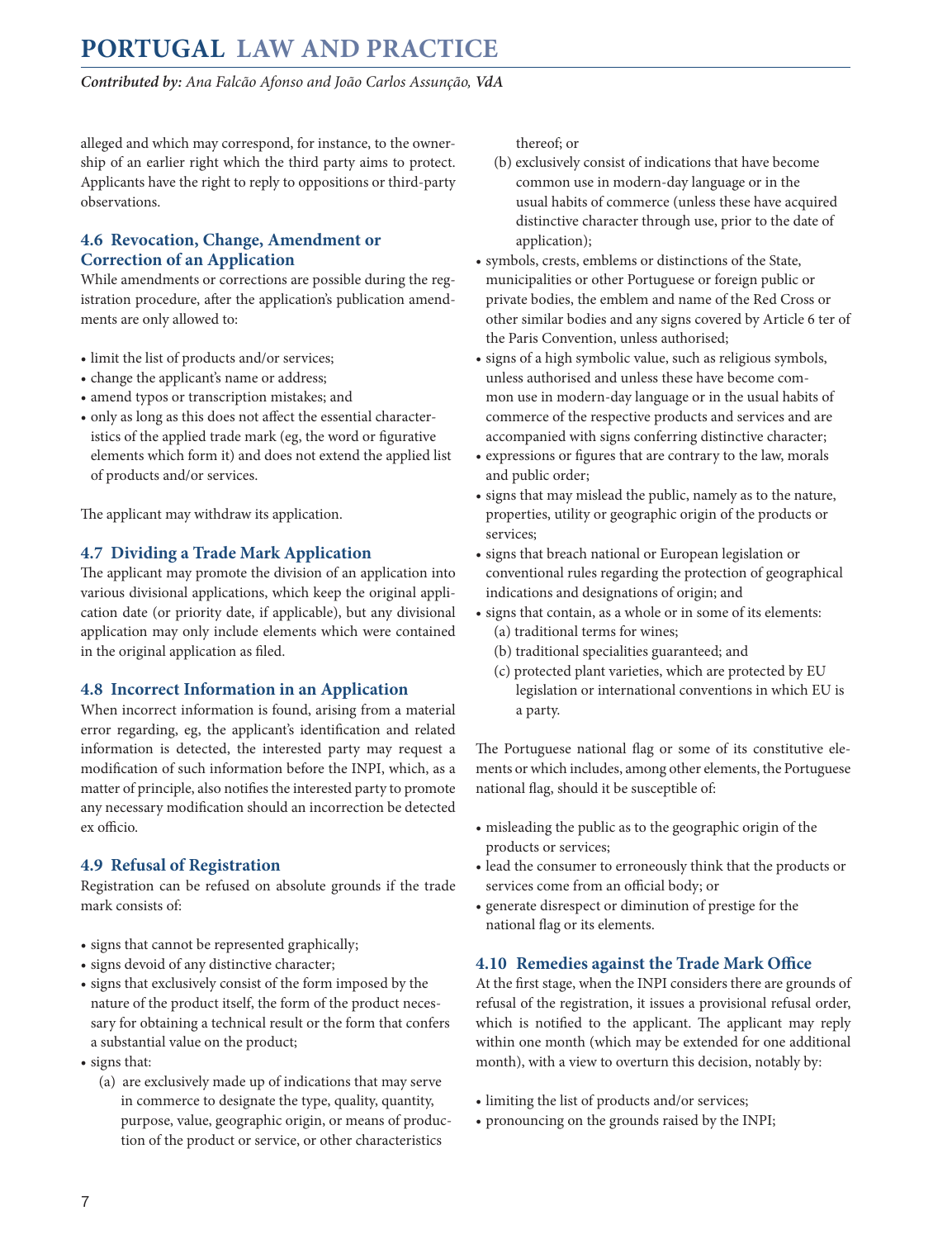- <span id="page-7-0"></span>• requesting that INPI notifies the holder of the registration which grounded the refusal (if based on relative grounds and if such registration was granted at least five years before the date of application) to submit evidence of genuine use of the respective trade mark; and
- filing a declaration of consent issued by the holder of the registration which grounded the refusal (if based on relative grounds).

If the applicant's response leads to the conclusion that the provisional refusal was unfounded or that any objections were eliminated, the INPI will in principle grant the registration within one month. If it doesn't, the provisional refusal turns into a definitive decision, which may be appealed by the applicant before the Intellectual Property Court ("IP Court") within two months as from publication of such decision.

#### **4.11 The Madrid System**

Portugal participates in the Madrid System. An application for international registration is made on a special form that is submitted to the INPI, in accordance with the provisions of the Madrid Agreement (or Protocol). The procedure is similar to national registration procedures, but the INPI has to inform the WIPO when an international registration (or a subsequent designation) is refused, either provisionally or definitively.

#### **5. Opposition Procedure**

#### **5.1 Timeframes for Filing an Opposition**

An interested party may submit an opposition within two months as from publication of the application. This period may be extended for one additional month, upon a briefly grounded request for such purpose.

#### **5.2 Legal Grounds for Filing an Opposition**

The majority of oppositions are based on earlier trade mark rights, which opponents seek to protect from confusingly similar trade marks being applied for. However, oppositions may be based in all absolute and relative grounds for refusal, including reproduction or imitation of other IP rights, such as logotypes, company names, designations of origin, geographic indications, as well as unfair competition or infringement of copyrights. While dilution is recognised amongst scholars, it is not expressly foreseen in national legal rules.

#### **5.3 Ability to File an Opposition**

Oppositions may be filed by whoever feels they would be prejudiced if the registration at stake was granted, with no need for legal representation or ownership of a trade mark registration. The current official fees for submission of an opposition are EUR53.93 (online) and EUR107.86 (on paper).

#### **5.4 Opposition Procedure**

Oppositions must be filed within two months following the publication of the application in the Industrial Property Bulletin and applicants have the right to reply within two months as from notification of the opposition. Both these terms may be subject to extension for one additional month. All parties may submit any documental evidence deemed convenient.

In the applicant's reply, this may inter alia rebut the opponent's allegations and request that the opponent provides evidence that the trade mark serving as the basis was subject to genuine use for five consecutive years prior to the date of application or the claimed priority date, if it has been registered for at least five years. This will lead to a notification to the opponent to submit proof of trade mark use and should it fail to do so or submit insufficient evidence of such use, the opposition is rejected. Opposition proceedings are subject to a decision by the INPI, with no hearing taking place, and such decision may be appealed by both the applicant and the opponent(s), depending on whether registration is refused or granted (totally or partially).

#### **5.5 Legal Remedies against the Decision of the Trade Mark Office**

The INPI's decisions granting or refusing a trade mark registration, or granting or refusing a revocation or declaration of expiry of a registration, may be appealed before the IP Court within two months as from the publication of the decision, by the trade mark applicant or owner, those that filed an opposition, those that requested the revocation or anyone directly harmed by the decision. After the appeal is filed, the opposing party, if any, is summoned to respond within 30 days, if it so wishes. The INPI is not a party to these proceedings. The IP Court usually decides in around one year.

These decisions may be appealed before the Lisbon Court of Appeal within 30 days, under the general rules of civil procedure, and the opposing party is also summoned to respond within 30 days. A decision from the Lisbon Court of Appeal, which has a recent specialised section dedicated to Intellectual Property and Competition, Regulation and Supervision, is issued in one to two years. An appeal of this second appeal decision to the Supreme Court of Justice is only possible in specific and rare circumstances.

#### **6. Revocation/Cancellation Procedure**

#### **6.1 Timeframes for Filing Revocation/ Cancellation Proceedings**

A request for revocation of a trade mark registration, regardless of its grounds, must be filed within five years as from the order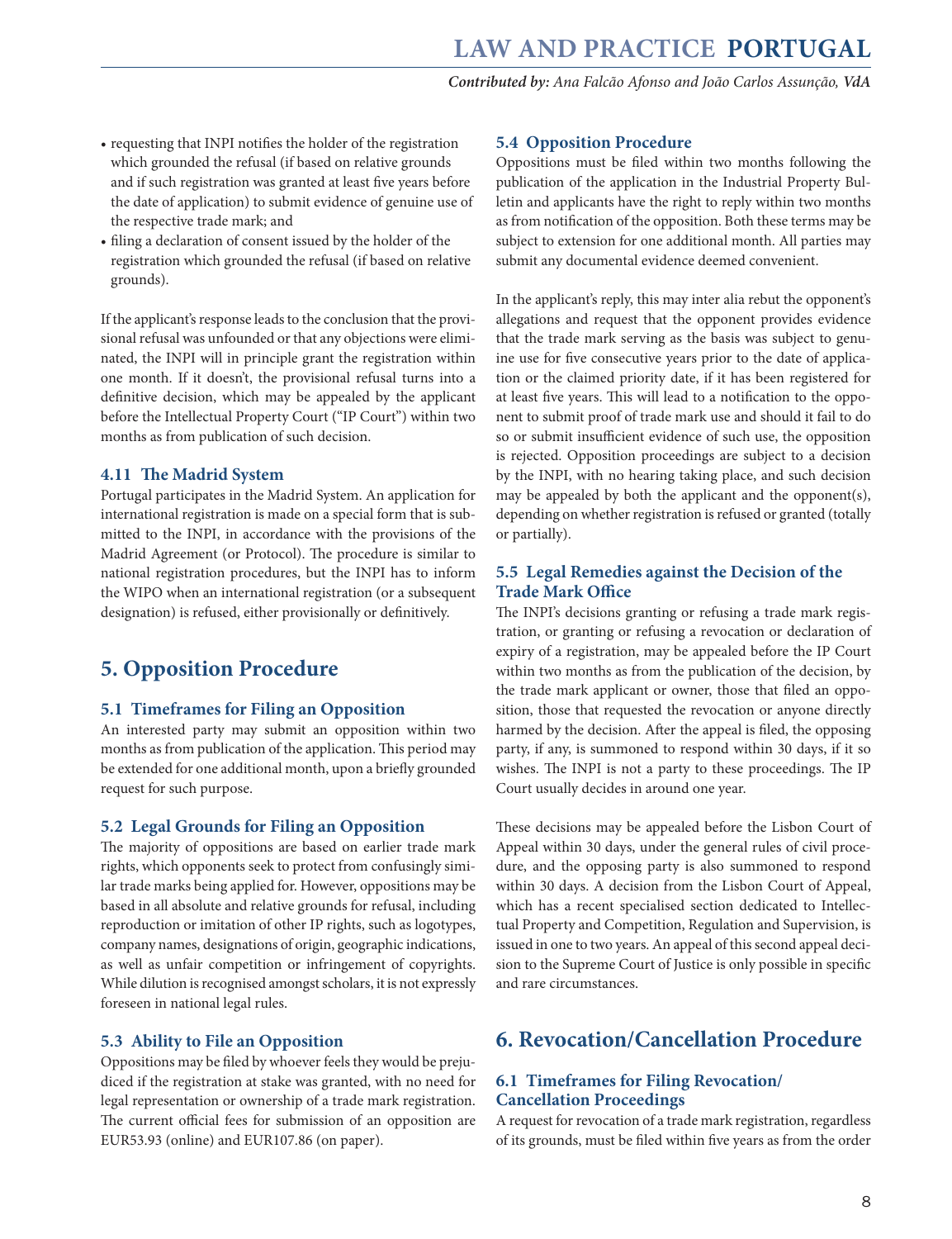<span id="page-8-0"></span>*Contributed by: Ana Falcão Afonso and João Carlos Assunção, VdA* 

that granted it. A request for cancellation of a trade mark registration may be filed at any time while registration is in force. A request for cancellation based on lack of genuine use may only be filed after five consecutive years as from the date of registration, ie, the period after which a trade mark registration is subject to cancellation on such basis.

#### **6.2 Legal Grounds for Filing a Revocation/ Cancellation Proceeding**

A trade mark registration may be revoked, for instance, when:

- the owner does not have the right to it;
- the trade mark consists of a reproduction or imitation of all or part of a trade mark previously registered for identical or similar products or services that may mislead or confuse the consumer or present a risk of association with the earlier trade mark (the same applies to logotypes and infringement of other rights, eg, company names, mutatis mutandis);
- the trade mark consists of names, portraits or any other expressions without the authorisation of the persons they relate to, or their heirs or relatives or, if authorisation is obtained, if it causes disrespect to those persons;
- when it allows unfair competition acts; and
- the trade mark constitutes a reproduction or imitation of certain unregistered external features, namely packaging or a label, including the form, colouring and layout, and other elements proven to have been demonstrably used previously by others in their registered trade marks.

A trade mark registration may be cancelled due to inter alia:

- lack of payment of renewal fees;
- lack of genuine use within the five consecutive years following the date of registration;
- the fact that the trade mark itself became the usual designation in commerce for the product or service for which it was registered, as a consequence of the activity or inactivity of the proprietor; and/or
- the fact that the trade mark became likely to mislead the public, namely as to the nature, quality or geographic origin of the products or services, as a result of the trade mark use carried by its owner or an authorised third party.

#### **6.3 Ability to File a Revocation/Cancellation Proceeding**

A revocation/cancellation proceeding may be initiated by any interested party (eg, the owner of a prior IP right which may be deemed infringed by the registration being revoked), who shall briefly allege such interest when filing the respective request (eg, by reference to the earlier rights that ground it) and who must be represented by an Industrial Property Official Agent, an attorney or a solicitor for this purpose.

#### **6.4 Revocation/Cancellation Procedure**

Both revocation and cancellation requests must be filed before the INPI. However, revocation may be requested before a civil court when it is filed as a counterclaim (eg, in the context of the defence to an infringement action).

#### **6.5 Partial Revocation/Cancellation**

Partial revocation is possible, for instance, when the grounds of revocation (eg, imitation of an earlier trade mark) are only verified in relation to part of the products and services distinguished by the trade mark subject to the revocation request. Partial cancellation is possible, for instance, if the trade mark is subject to genuine use only in relation to part of the products/services.

#### **6.6 Amendment in Revocation/Cancellation Proceedings**

The trade mark owner may file a request to waive (all or) part of its rights while revocation proceedings are pending. Should this be the case, those requesting for revocation are notified of this circumstance and shall inform whether the revocation proceedings shall continue or terminate. If they fail to respond or inform that the revocation proceeding should terminate, the waiver is accepted and the revocation request is deemed withdrawn.

If the revocation proceeding continue and the INPI declares the revocation of the registration as a whole, the waiver does not produce any effects. If the revocation is partial, the waiver will be effective only in relation to the products or services which were not affected by the revocation.

#### **6.7 Combining Revocation/Cancellation and Infringement**

Revocation and infringement are only heard in the context of the same action by the IP Court if revocation is requested as a counterclaim in the defence to an infringement action and only if no request for revocation was filed before the INPI prior to such counterclaim. In what concerns timing, infringement cases typically take longer to reach a final decision in first instance, notably since there is usually a trial hearing (which in principle will not take place in a revocation proceeding).

# **7. Initiating a Lawsuit**

#### **7.1 Timeframes for Filing Infringement Lawsuits**

Civil remedies for trademark infringement might be claimed at any time. However, claim for compensation for damages and losses should be brought within three years counted from the date when the injured party became aware of the right it is entitled to.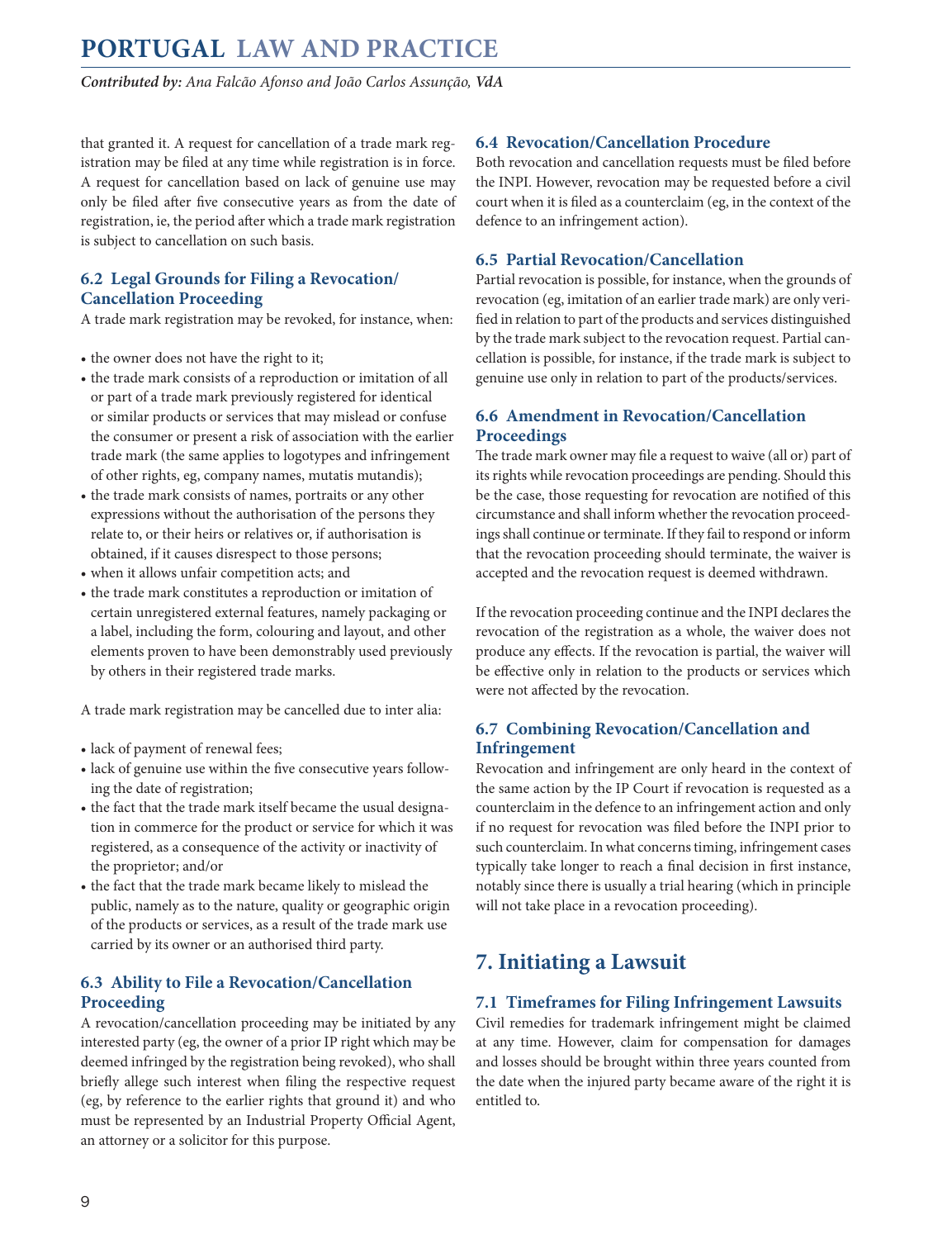<span id="page-9-0"></span>Criminal remedies should be initiated by a complaint lodged by the injured party within six months of the date the crime was committed. The right to file a criminal complaint ceases if a civil claim based on the same facts as the prospective criminal complaint has been brought previously.

#### **7.2 Legal Grounds for Filing Infringement Lawsuits**

Remedies for infringement of registered trade marks foreseen in the IPC are mostly in line with Directive 2004/48/EC on the enforcement of intellectual property rights.

Enforcement disputes are typically resolved through civil proceedings filed before judicial courts, namely preliminary and definitive injunctions prohibiting the infringing conduct or the continuation thereof, and damages claims in case of negligent or wilful infringement.

Besides judicial civil proceedings, other remedies such as arbitration and criminal remedies are available.

If the infringement of the registered trademark results from use of the trade mark within a domain name under the toplevel domain (TLD) ".pt" (corresponding to Portugal), the court decision or arbitral award ordering the removal of the domain name should be implemented by the private non-profit Association [DNS.PT](http://DNS.PT), which succeeded the Foundation for National Scientific Computation. In principle, no protection is available for unregistered trade marks. Nonetheless, unregistered trade marks might be enforced on the grounds of unfair competition, provided that infringement can be construed as an act of confusion or undue association that contravenes business rules and honest commercial practices.

#### **7.3 Parties to an Action for Infringement**

The parties to an action for infringement necessarily are the registered trade mark owner and the infringer(s). Non-exclusive and exclusive licensees have also legal standing to instigate infringement proceedings provided that:

- the licence agreement does not exclude the right of action; and
- the registered trade mark owner consents to it.

Exclusive licensees are entitled to instigate infringement proceedings if the registered owner does not file the proceedings within a period of six months as from a formal notice for such purpose.

Both non-exclusive and exclusive licensees are entitled to intervene within infringement actions aiming at file his/their damage claims.

Trade mark applicants might file infringement actions before registration but after the written pleas the proceedings are stayed and the final decision on the merits will only be rendered after the registration is granted.

#### **7.4 Representative or Collective Actions**

Portuguese legal system does not contain any rules regarding class actions for the enforcement of trade marks.

#### **7.5 Prerequisites and Restrictions to Filing a Lawsuit**

There are no mandatory prerequisites or formalities that need to be undertaken to file an action for infringement (such as warning letters). Even though they have no procedural effects, it is customary to send out warning or cease-and-desist letters, being them advisable for damage claims, before filing the proceedings.

The following restrictions to file an infringement action should be considered:

- exhaustion;
- acquiescence;
- lack of genuine use causing ground for cancellation;
- abuse of right;
- breach of competition rules; and
- conflict with other fundamental rights.

#### **7.6 Initial Pleading Standards**

Enforcement disputes through civil proceedings are filed before the IP Court under the general regime provided for in the Portuguese Civil Procedural Code (CPC).

Within the initial claim, all facts regarding the enforced rights, the infringement actions and, if applicable, damages, should be alleged, and the types of evidence to be produced (testimony by means of declarations by the parties or witnesses, documents, technical expertise and judicial inspection) should be listed/ attached.

#### **Additional Arguments**

Additional arguments on the infringement cannot be filed. If there are new infringing acts or damages (occurring after the initial claim), additional brief and claims are allowable until the final decision, provided that timely filed:

- within the preliminary hearing (if scheduled);
- or ten days after the notice on the date for the final hearing (if scheduled); or
- at the final hearing (if scheduled).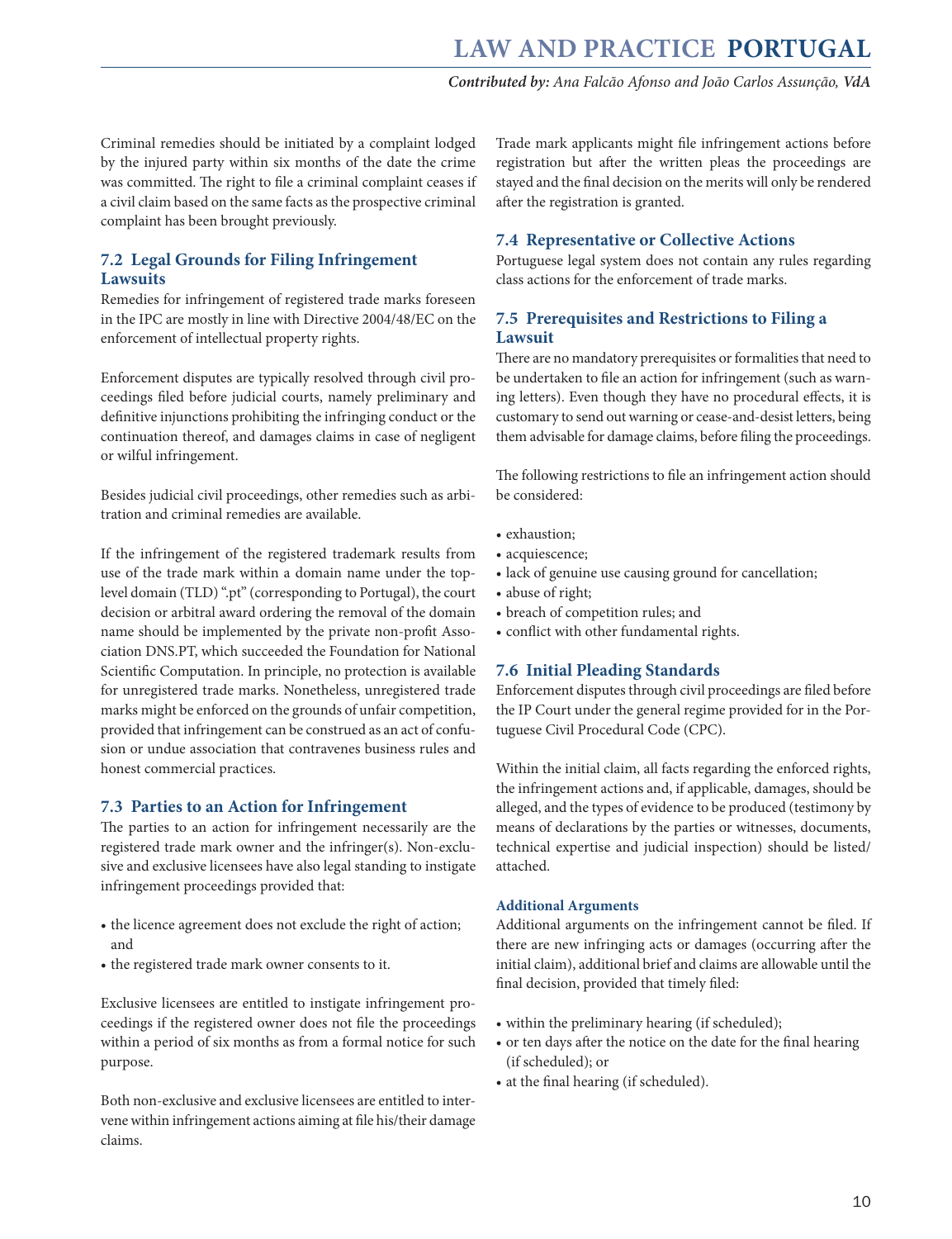<span id="page-10-0"></span>*Contributed by: Ana Falcão Afonso and João Carlos Assunção, VdA* 

#### **Defence**

The defendant might respond to the initial claim through a fully substantiated defence, being allowed to file a counterclaim on revocation. The defendant should also list/attach to the defence any evidence to be produced.

#### **Modifying or Adding Evidence**

If the preliminary or final hearing are scheduled, the claimant and the defendant are entitled to modify or include new evidence at a later stage.

#### **Counterclaim**

If a counterclaim on revocation/cancellation is filed within the defence, and subject to the parties' request and mutual acceptance, the IP Court might stay the proceedings and invite the defendant to file a request for revocation before the INPI, under penalty of the counterclaim in the infringement action being deemed as withdrawn.

#### **7.7 Lawsuit Procedure**

The judicial courts with jurisdiction to hear civil enforcement proceedings are:

- the IP Court, where the action should be filed;
- the Lisbon Court of Appeal (second instance court where the decisions of the IP Court are appealed to); and
- the Supreme Court of Justice (third instance court wherein appeals are only possible in specific and rare circumstances).

Besides judicial courts, parties can agree to submit a dispute to an arbitral tribunal. Before filing civil enforcement proceedings, besides lawyer fees for the advice and additional support (eg, drafting warning letters and initial claim), expenses with certified copies and translations (in the context of judicial proceedings) for evidentiary purposes might be required.

#### **7.8 Effect of Trade Mark Office Decisions**

The decision on revocation by the INPI is mandatory to judicial courts and has the following effects on infringement actions:

- if the revocation request was previously filed before the INPI and a counterclaim for revocation is filed within the defence of the infringement action, the judicial action is stayed until the INPI renders its decision or the revocation request is withdrawn; and
- if the INPI has issued a decision dismissing an identical revocation claim, the revocation counterclaim in the infringement action is dismissed.

#### **7.9 Declaratory Judgment Proceedings and Other Protections for Potential Defendants**

The alleged infringer can start declaratory proceedings aiming at obtaining a judgment on non-infringement before the IP Court, with no prerequisites or formalities.

#### **7.10 Counterfeiting**

Counterfeiting – either by using counterfeit or imitated trade marks in products, packages or services, or by counterfeiting or imitating well-known trade marks for which registration has already been applied for in Portugal, or by importing, exporting, distributing or launching in the market for the said purposes products or packages with counterfeit or imitated trade marks – constitutes a criminal offence punishable with imprisonment for up to three years or a fine that can amount up to EUR180,000.

# **8. Litigating Trade Mark Claims**

#### **8.1 Special Procedural Provisions for Trade Mark Proceedings**

Preliminary injunctions (PI) are subject to special procedural provisions from the IPC, namely:

- if actual infringement is already being committed, the applicant only has to demonstrate the ownership of a registered trade mark and that it is being infringed (irreparable harm only needs to be proven if the PI is requested on the basis of threat of infringement); and
- the defendant may request that a bond is posted by the applicant, to secure possible compensation for damages, provided that it proves the applicant's liability.

In trade mark enforcement proceedings, there are no technical judges. The judges, to whom the proceedings are randomly allocated, decide based on:

- the rules of the burden of proof (on the enforced rights and infringement) that lies on the claimant; and
- the general principle of free assessment of evidence (except for certain types of evidence, such as authentic documents, ie, issued by public authorities within their scope of jurisdiction and in compliance with the applicable legal formalities).

#### **8.2 Requirement to Establish Use of a Sign as a Trade Mark**

The claimant/applicant has to establish that the defendant has used the sign as a trade mark (ie, in connection to certain products/services), in contrast to a purely descriptive use.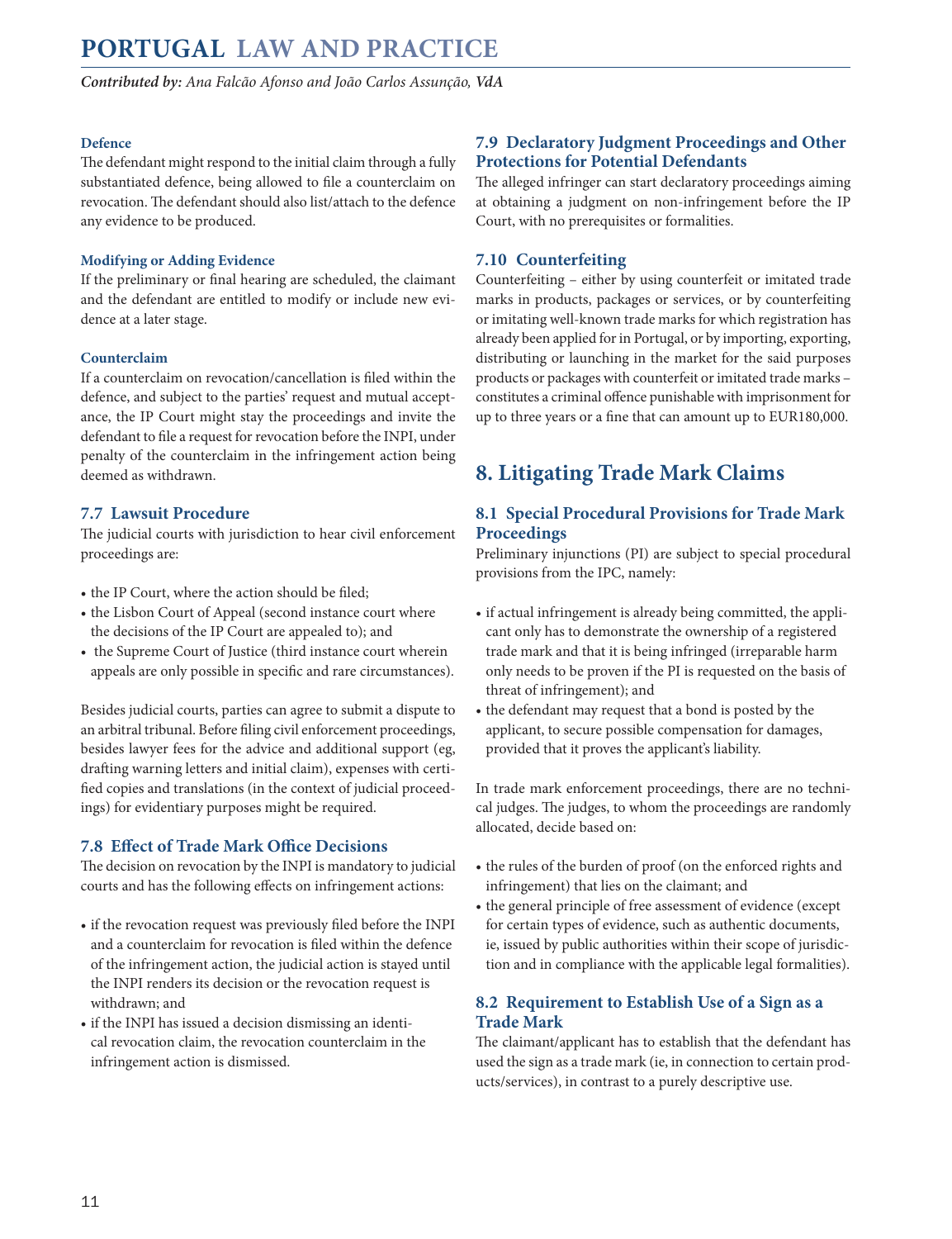#### <span id="page-11-0"></span>**8.3 Factors in Determining Infringement**

Infringement consists in the unauthorised use (wholly or in part) by third parties, of:

- an identical sign, for identical products or services;
- an identical or similar sign, for identical or similar products, if there exists a likelihood of confusion on the part of the public, or if it entails a risk of undue association; or
- identical or similar sign to a prestigious trade mark, even for products or services that are not identical or related, whenever use of the subsequent seeks to take undue advantage of or harm the distinctive character or reputation of an earlier trade mark.

Arguments that would be considered and assessed are the comparison of the products and services to establish similarity (nature, intended purpose, methods of use, complementarity, competition, distribution channels, relevant public), the degree of similarity between the signs and the degree of distinctiveness and reputation of the infringed trade mark.

#### **8.4 Elements of Other Trade Mark Claims**

Dilution is not expressly foreseen in national legal rules as a ground for an infringement action. However, as underlined by scholars, dilution should be considered in infringement actions regarding trade marks with a certain reputation.

A decision ruling the infringement might also order inhibitory measures, such as temporary prohibition to perform certain professional activities, or to participate in fairs or markets, and a temporary or definitive closure of the business or removal of domain names (in case of cybersquatting).

#### **8.5 Effect of Registration**

Registration of trade marks constitutes a legal requirement for enforcement proceedings. Registered IP rights are legally presumed valid and thus the burden of proof for revocation lies on the defendant.

Regardless of registration, enforcement proceedings are prevented due to exhaustion, acquiescence and lack of genuine use causing ground for cancellation.

#### **8.6 Defences against Infringement**

Grounds for defence against infringement include, inter alia:

- no identity or similarity of goods/services;
- no similarities between allegedly infringed trade mark and used sign and/or no likelihood of confusion or risk of association;
- use outside the course of trade;
- purely descriptive use;
- consent from the trade mark owner or licensee;
- lack of genuine use of the invoked trade mark;
- invalidity of the invoked trade mark;
- exhaustion;
- acquiescence;
- abuse of right;
- breach of competition rules; and
- conflict with other fundamental rights.

#### **8.7 Obtaining Information and Evidence**

Under the IPC, and as a result of the transposition of Directive 2004/48/EC on the enforcement of intellectual property rights, the following measures for obtaining information and evidence are available:

- presentation of evidence and information in the possession of, held by, or under the control of the opposing or a third party;
- presentation of banking, financial, accounting or commercial documents; and/or
- seizure of the infringing goods and materials and instruments used in producing and distributing said goods, as well as documentation pertaining to them.

The evidence and information measures might be asked as a pre-emptive action, or as a claim within the civil main infringement action.

#### **8.8 Role of Experts and/or Surveys**

Experts may have the following roles in infringement proceedings:

- as technical advisors to assist the court;
- as technical advisors to assist the parties/their attorneys;
- deposing in trial as expert witnesses;
- providing written opinions on behalf of the parties; and
- providing written expert evidence, conducted by a single expert or a team of experts, by decision of the court.

In trade mark infringement proceedings, experts usually take the roles referred to in points three to five, such evidence being subject to the general principle of free assessment by the Court.

#### **8.9 Trade Mark Infringement as an Administrative or Criminal Offence**

Under the IPC, the following constitute administrative offences:

- unfair competition;
- use of unlawful trade marks; and
- invocation or undue use of private rights.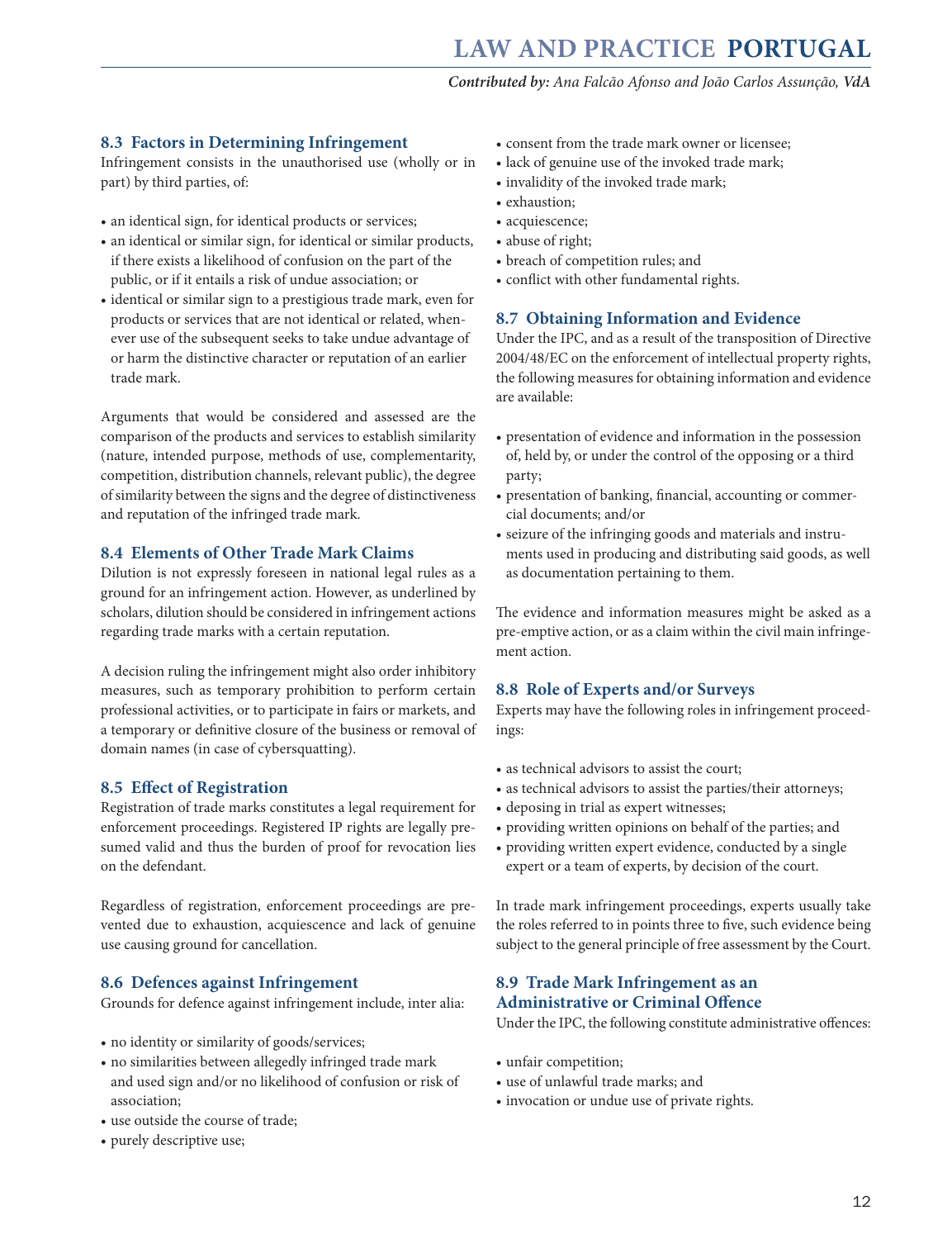<span id="page-12-0"></span>*Contributed by: Ana Falcão Afonso and João Carlos Assunção, VdA* 

The following acts constitute criminal offences punishable with imprisonment for up to three years and/or a fine:

- violation of exclusive rights; and/or
- counterfeiting, imitation and illegal use of a trade mark.

The trade mark owner can bring a criminal action by filing a complaint before the Public Prosecutor or a police authority.

The investigation is conducted by criminal authorities but the trade mark owner can file a request to be an assistant. In case of indictment of the alleged infringer, the file is delivered to the criminal court for a judgement. In case of non-indictment, the trade mark owner may request that such decision of the Public Prosecutor is reassessed by a judge of the criminal court. If the decision is reversed to a decision of indictment, the file is delivered to the criminal court for a judgement. The decision of the criminal court may be appealed to the second instance court.

#### **8.10 Costs of Litigating Infringement Actions**

Filing enforcement proceedings is subject to the payment of a court levy, which varies in accordance with the value of the proceedings, that depends on the value of the claims.

In the end of the proceedings, the liable party (usually the losing party) has to pay the entirety of court fees (or the proportion of its liability in the court fees), varying in accordance with the value of the claim and the complexity of the matter (the degree of complexity is assessed by the court at the end of the proceedings), but they can amount up to around EUR50,000.

# **9. Remedies**

#### **9.1 Injunctive Remedies**

Preliminary injunctions (PI) are available both on the basis of the threat of or actual infringement. If actual infringement is already being committed, the applicant only has to demonstrate the ownership of a right and that it is being infringed (irreparable harm only needs to be proven if the PI is requested on the basis of threat of infringement).

If a PI turns out to be unjustified, the applicant may be liable for damages.

Other measures might also be obtained as pre-emptive actions:

- measures on obtaining and preserving evidence and information are available;
- preventive seizure of goods or of bank accounts, subject to evidence on circumstances that compromise the granting of a compensation on damages.

The defendant might oppose a PI resorting to all defence arguments available.

#### **9.2 Monetary Remedies**

The Court decision ruling on trade mark infringement might grant:

- a penalty payment for non-compliance with the prohibition of infringement and its continuation, which might be granted ex officio based on the loss of profit suffered by the applicant; or
- the compensation for actual damages, which have to be expressly claimed and evidenced, determined in accordance with the profit obtained by the infringer, the resulting damages and loss of profit suffered by the applicant, the expenses with the trade mark enforcement and with the investigation and termination of the harmful conduct, the revenue resulting from the infringer's unlawful conduct.

No punitive damages can be claimed, but the IP Court shall consider non-pecuniary damages.

If it is impossible to ascertain, in accordance with the above principles (the actual damage principle), the amount of damages suffered by the injured party and provided that the latter does not oppose thereto, the IP Court may establish a fixed amount on the basis of equity, based, as a minimum value, on the payment that the injured party would have received if the infringing party had been authorised to use the trademarks in question (ie, hypothetical royalties) and the expenses incurred with the enforcement and with the investigation and termination of the harmful conduct.

#### **9.3 Impoundment or Destruction of Infringing Articles**

The Court decision ruling on the infringement might also order certain measures on the infringing goods, such as recall, removal from the channels of commerce, or destruction.

Such measures are subject to a standard of necessity and proportionality and shall consider the interests of the parties involved, the interests of third parties and, in particular, those of consumers.

#### **9.4 Attorneys' Fees and Costs**

Each party is liable for the costs of litigation during the proceedings. The winning party may ask the losing party to reimburse all court levies paid by the winning party, plus 50% of all legal fees paid by the parties to compensate attorney's fees, as well as the costs incurred in with translations, witnesses' displacement, court's advisor, experts (when expertise is ordered by the court) and certificate fees (when ordered by the court).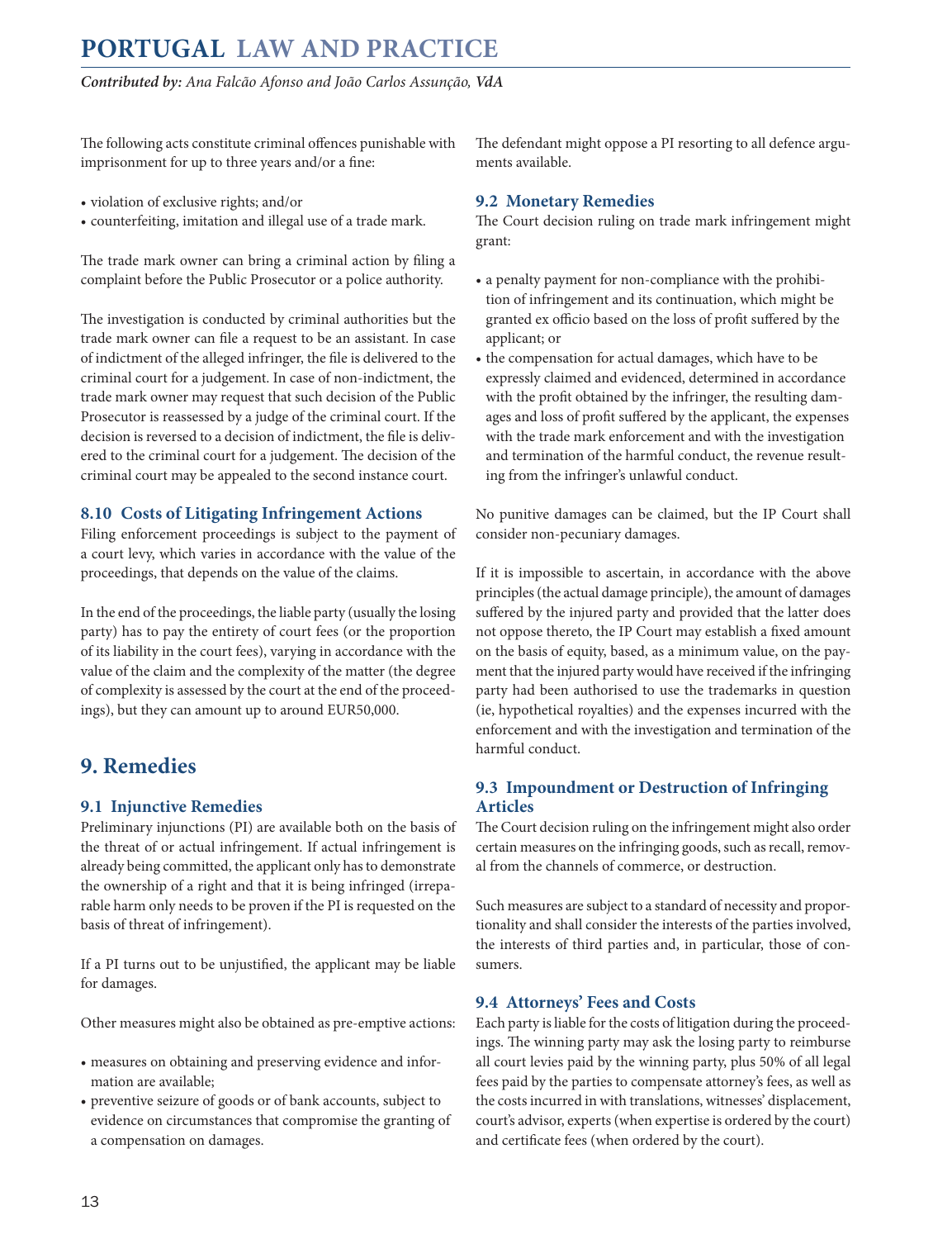#### <span id="page-13-0"></span>**9.5 Ex Parte Relief**

Measures for obtaining information and evidence might be ruled ex parte, provided that it is argued and evidenced that a delay in implementing the measures may cause irreparable damages to the claimant, or whenever there is a serious risk of destruction or suppression of evidence.

After an ex parte decision adopting such measures, the defendant receives the notice from the IP Court and, subject to substantiation of facts not considered and evidence thereto, might request the same to be modified or revoked.

#### **9.6 Rights and Remedies for the Prevailing Defendant**

The prevailing defendant is entitled to claim for:

- compensation for damages caused by injunctive remedies, whenever the same are unjustified or cease to produce effects due to claimant's liability, as well as in cases in which it is proven that there was no infringement or that the fear for serious and difficult-to-repair harm was unfounded; and/or
- reimbursement of court costs as the winning party.

#### **9.7 Customs Seizures of Counterfeits or Criminal Imports**

Customs procedures follow Regulation (EU) No 608/2013 concerning customs enforcement of intellectual property rights.

The Portuguese customs authority might seize any goods under their control which are suspected of trade mark infringement, ex officio or with a prior custom action application.

After suspending the release of the goods, the authority informs the trade mark owner and notifies the holder of the goods.

In a ten working day period from the information/notification, the trade mark owner must:

- confirm the infringement and the parties' agreement on the destruction of the goods that would be carried out under customs control and under the responsibility of the trade mark owner; and
- confirm the infringement and the filing of enforcement proceedings (if no agreement on the destruction is reached).

The Portuguese customs authority tends to be quite efficient in relation to trade marks.

#### **9.8 Different Remedies for Different Types of Trade Marks**

There are no different types of remedies for different types of trade marks.

#### **10. Resolving Litigations**

#### **10.1 Options for Settlement**

Trade mark disputes might be settled any time, prior to a definitive decision being issued. Within the preliminary hearing, parties are asked whether they intend to settle.

There are no mandatory formal requirements, but it would be advisable to file a request containing the full settlement, which would be homologated by the court decision, thus benefiting from enforceability.

#### **10.2 Prevalence of ADR**

Alternative dispute resolution (ADR) remedies are possible and available, but these are not mandatory, ie. they are subject to parties' agreement.

Arbitration is the most common form of ADR. In Portugal, the institutionalised arbitration centre, ARBITRARE, has jurisdiction to resolve disputes related to industrial property rights.

#### **10.3 Other Court Proceedings**

The revocation request filed before the INPI with regards to a certain trade mark is a ground for staying an infringement action related to that trade mark.

# **11. Appeal**

#### **11.1 Timeframes for Appealing Trial Court Decisions**

IP Court's decisions are subject to appeal before the Lisbon Court of Appeal within 30 days as from the notification of the decision (or 40, if the recordal of the hearing and testimonies provided therein is reappraised) and the respondent is granted another 30 or 40-day period to submit its counter-appeal arguments, with the option to extend the subject of the appeal.

Certain interlocutory decisions from the IP Court should be appealed within 15 days as from the notification of the decision.

The Lisbon Court of Appeal is currently taking around six to twelve months to decide an appeal.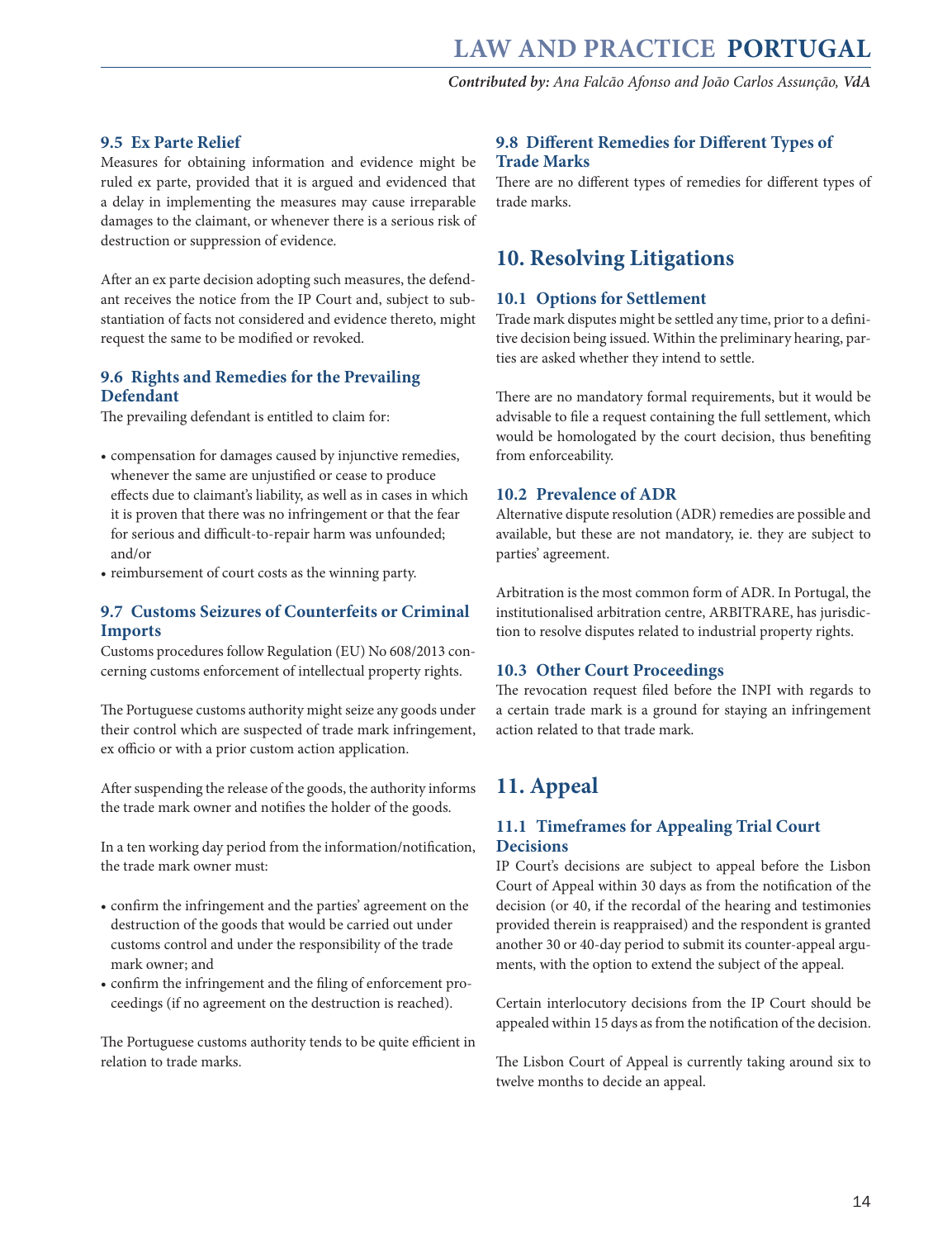<span id="page-14-0"></span>An appeal to the Supreme Court of Justice within 30 days as from the notification of the decision of the Lisbon Court of Appeal is possible, although the requirements are much stricter.

#### **11.2 Special Provisions for the Appellate Procedure**

There are no special provisions concerning the appellate procedure for trade mark proceedings, being applicable the general provisions of the Civil Procedure Code.

#### **11.3 Scope of the Appellate Review**

The awards of the Lisbon Court of Appeal and of the Supreme Court of Appeal are rendered by panels of three judges.

The Lisbon Court of Appeal has some powers to modify the decision on the facts, based on records of the trial and written evidences.

The subject of the appeal to the Supreme Court of Justice is limited to legal matters and interpretation.

# **12. Trade Marks and Other Intellectual Property**

#### **12.1 Copyright and Related Rights**

A sign able to be protected by trademark registration might also be protected by a logotype registration or by copyright, provided that the respective requirements are met.

Previous logotype, copyright or related rights might constitute ground for refusal of trademark applications, and ground for revocation of trademark registrations.

Registration of trademarks may be refused or revoked when names and surnames are used without the authorisation of the persons they relate to or, if these are deceased, of the heirs or relatives or, even if authorisation is obtained, if the use of the name generates disrespect or negatively affects the prestige for those persons.

#### **12.2 Industrial Design**

A sign able to be protected by a trade mark registration might also be protected by industrial design, provided that the respective requirements are met.

#### **12.3 Rights of Publicity and Personality**

Celebrities might seek protection for their own names and figure by means of trade mark registrations.

#### **12.4 Unfair Competition**

Under the IPC, any act that contravenes business rules and honest commercial practices, including, eg, acts susceptible of creating confusion with competitors and their products/services, as well as unauthorised references made with the purpose of benefitting from the reputation or credit of a third party's name or trade mark, should be considered an act of unfair competition, and can ground a civil claim (alone or together with trade mark infringement).

# **13. Additional Considerations**

#### **13.1 Emerging Issues**

The civil liability of IP holders for ungrounded PIs is currently enshrined in Portugal in Article 343(3) of the IPC (previously Article 338-G(3)), which is heavily based on Article 9(7) of Directive 2004/48/EC. The IP Court issued its first decision on the matter of an IP holder's liability for ungrounded PI on 1 March 2018, holding that the liability arising from said previous Article 338-G(3) of the IPC should be considered a strict liability, and ordered the PI applicant to pay damages to the generic company that had been ordered to stay out of the market while the IP rights asserted were in force.

On 19 February 2019, the Lisbon Court of Appeal overturned this decision and clarified that the liability provided for in Article 338-G(3) of the IPC demands the allegation and demonstration of fault or negligence of the IP holder that applied for the PI. In a situation where the IP holder files for a PI on the basis of the public record that attested a certain expiry date of its IP right, which is published in the IP Bulletin, the Lisbon Court of Appeal concludes that the IP holder acted in good faith and with the required prudence, in view of the official elements available at the time.

This decision has been appealed to the Supreme Court of Justice.

#### **13.2 Trade Marks and the Internet**

No special rules are applicable with regard to trade marks on the internet.

#### **13.3 Trade Marks and Business**

In general, there is no legal requirement for any business to register its trade marks. However, in the wine sector, there are special rules requiring the registration of trade marks for business development (namely for the promotion or marketing of wine products).